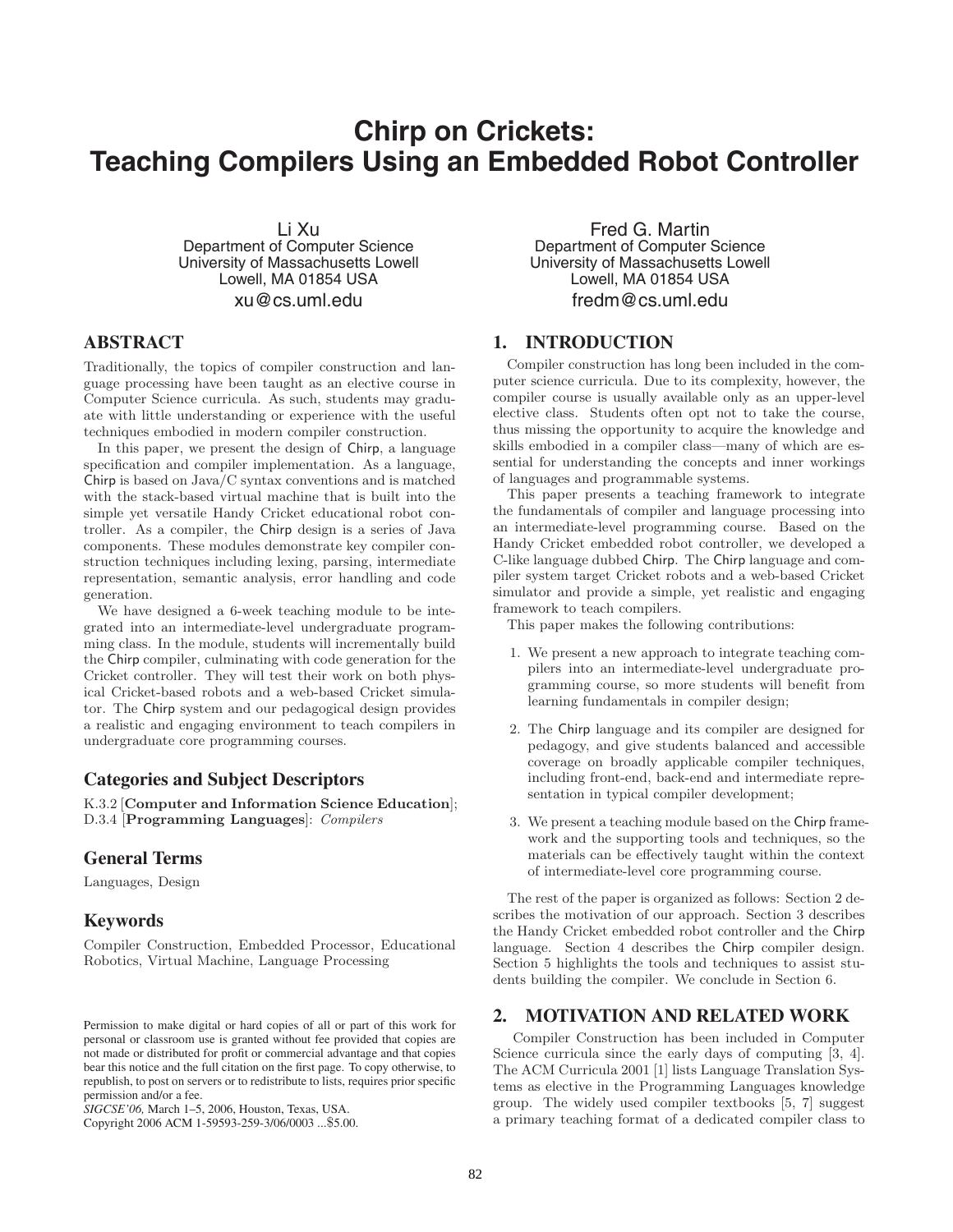

**Figure 1: The Handy Cricket Controller and Maze-Crawling "Mini-Bot."**

cover the main materials, and a second class to teach more advanced topics such as program analysis and optimization. Such a format is currently used in many institutions. As noted, this elective class approach limits the audience to a small number of students, as the majority of students opt not to take the class at all.

Many educators recognize the importance of teaching compilers in undergraduate courses, and the need to include more students in such a course. Debray [8] shows compiler techniques are highly useful with a wide variety applications and advocates a generalized view in teaching compilers. Henry [9] describes teaching compilers using domain specific languages to engage students and to demonstrate the usefulness of compilers. Nguyen *et al*. [14] use design patterns to teach recursive-descent parsing in a CS2-level OO programming course.

Although few students will likely become professional compiler writers, the principles and techniques introduced in compiler class are broadly applicable. For example, compiler front-end has its foundation in automata, grammar and parsing theory. Compiler design involves non-trivial use of common data structures and algorithms. The techniques of language processing can be used to solve many non-compiler related problems [7, 5, 8]. Good knowledge of these topics are essential for students to understand concepts and inner workings of languages and language-based systems.

To allow more students to benefit from learning compilers, an effective approach is to integrate compiler fundamentals into the core curriculum. The challenge of this approach, however, is to carefully select subjects so that students will learn the core topics without being overwhelmed by advanced topics. In our work, the Chirp framework is developed to give students balanced and accessible coverage on key compiler techniques in the context of an intermediatelevel programming course.

# **3. HANDY CRICKET AND THE CHIRP LANGUAGE**

The Handy Cricket is an inexpensive, hand-held microcontroller that was developed for educational applications. It has been used by teachers and K–12 students, industrial designers, and undergraduates [15, 11, 12]. Figure 1 shows the Cricket controller, and the "Mini-Bot," a small mazecrawling robot built by a 10th grade student.

The device itself includes hardware interfaces for two DC

motors and two analog sensors, and is based on a Microchip PIC processor running a custom, stack-based virtual machine. The Cricket's virtual machine supports 16-bit integer numerics, procedure calls (including recursion) with arguments and a return value, looping and conditional control structures, and global variables [10]. Prior to this work, the Cricket was programmed only in a version of Logo, with language features tightly matched to the device's virtual machine.

The Cricket robot controller provides a simple and realistic platform to teach compilers. The hardware control is easy to understand, and the virtual machine uses a small bytecode instruction set. Leveraging the Cricket, we designed a Cricket programming language using the conventional Java/C syntax, which is ideal to teach compiler implementation. This new language is called Chirp.



**Figure 2: Example Chirp Program and its Corresponding Abstract Syntax Tree Intermediate Representation (AST IR).**

A sample Chirp program is shown on the left in Figure 2. The program uses a loop to compute sum of 1 to 100. Then it calls system interface functions to produce the alert beep sound, and send the result through Cricket infrared interface.

As noted, the Chirp syntax is similar to C and students with C/C++ and Java experience can quickly learn Chirp.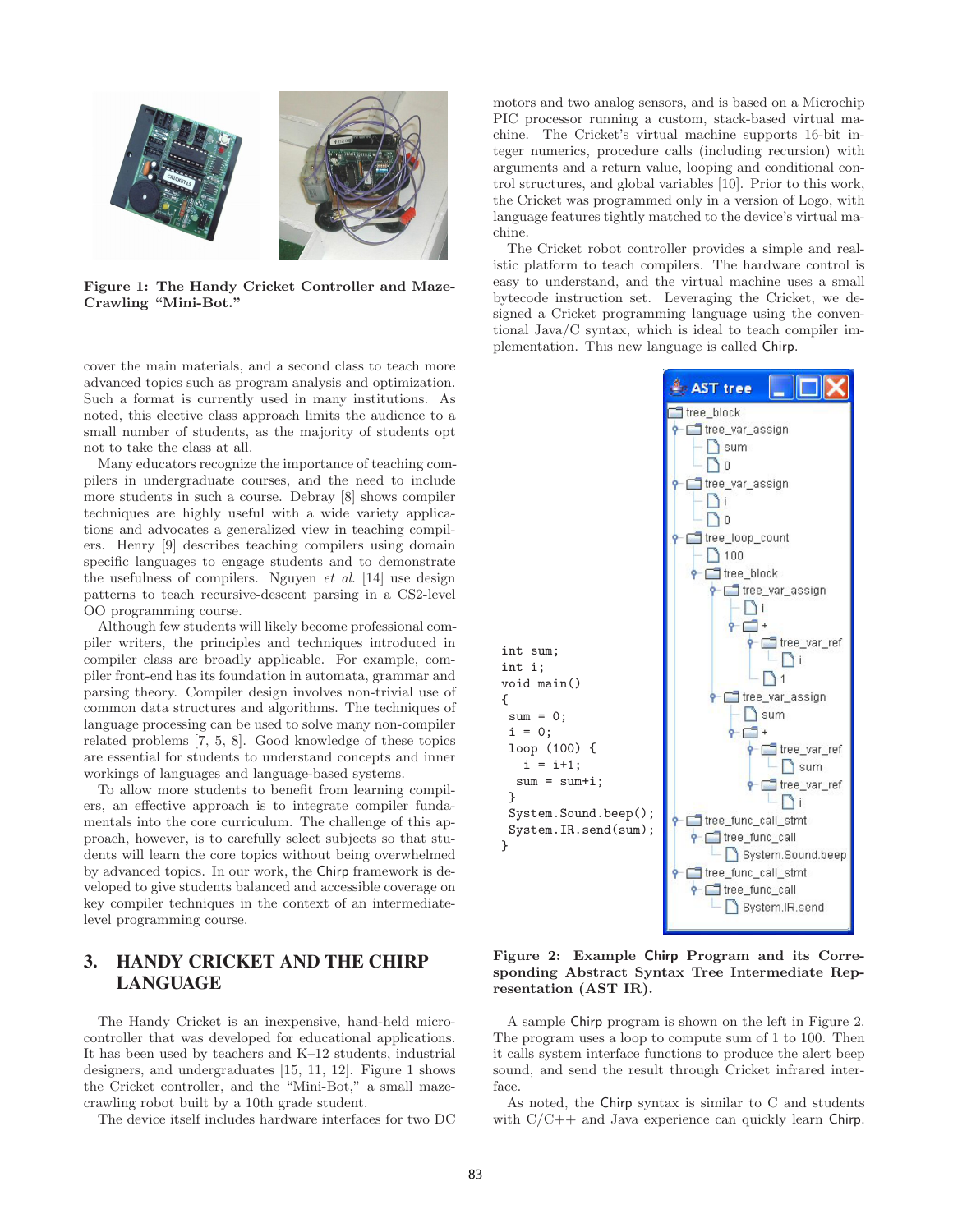

**Figure 3: Chirp Compiler Structure.**

The language features of Chirp are minimal and only include the data types and language constructs that the Cricket robot controller supports:

- **Data types.** Chirp supports two basic data types: integer and byte. Integer types are 16-bit numbers and byte types are 8-bit. Boolean values are similar to C: 0 represents logical false, and any non-zero value represents true. Chirp also supports 1-dimensional arrays of the basic types. There are no pointer or reference types.
- **Variables.** Chirp has only global variables and there are no local variables.
- **Functions, arguments, and statements.** Chirp functions are similar to C functions, which can take formal arguments, and return a result or have void return type. The function body is a sequence of Chirp statements, including assignment, if-else statements, unconditional loops, loops with a calculated loop count, and function returns.
- **Interfaces.** To support robotic control, Chirp provides a special construct—interface. An interface aggregates related I/O functions within a single namespace. Chirp defines built-in System interfaces, which are directly mapped to Cricket bytecodes for motor, sensor and other hardware controls.
- **Expressions.** Chirp supports arithmetic, boolean and relational expressions.

The full language specification of Chirp is documented in [16]. The unique features of Chirp such as interfaces serve the example of idiosyncrasies of real languages. As Chirp has close ties to Cricket bytecode and virtual machine, students will explore how high-level language features are mapped and translated to low-level primitives—the core of compilers/language processor design, with the easy-to-understand Cricket as the target.

# **4. BUILDING THE CHIRP COMPILER**

In the following, we describe the construction of Chirp compiler. We follow the general structure of modern compilers [7]. The structure of the Chirp compiler is shown in Figure 3.

#### **4.1 Front-end**

The front-end consists of Chirp lexer and parser. Students will learn the basics of regular expression and grammar theory and move quickly to use modern compiler tools to build the lexer and parser for Chirp. The compiler tool we use is ANTLR [2]. Students will write specification of Chirp tokens and grammar rules in ANTLR grammar file and ANTLR

will generate lexer and parser classes in Java. The simplicity of Chirp and high-level ANTLR specifications make the front-end easy to understand and construct. In our reference implementation, the full spec of Chirp lexer tokens and grammar rules takes about 80 lines. The generated Java lexer and parser classes can then be used directly to build a fully functional front-end.

### **4.2 Intermediate Representation**

A key component of modern compilers is the Intermediate Representation (IR), which facilitates program analysis and transformation [7]. The second phase of Chirp compiler builds the IR and carries out semantic checking. We adopt the Abstract Syntax Tree (AST) as the IR; the AST encodes grammar constructs and is a natural representation. The ANTLR tool can automatically construct AST tree nodes when the parser matches a grammar rule. Each rule representing Chirp language constructs such as assignments, ifelse conditionals, loops and expressions, is extended with AST-building annotations (IRBuilder). Also, the ANTLR system includes tools to easily create visualizations of the AST data structures (Figure 2).

The Chirp compiler design highlights the central role of IR in modern compilers: in the rest of compiler, the IRVerifier and CodeGen perform tree walks on AST to check semantics and generate bytecode. For example, in IRVerifier, after the AST IR is constructed, the tree walker traverses the tree, checking semantics of each node. During parsing, symbol information is collected into a symbol table, such as type information, variable and function declarations. The IRVerifier tree walker looks up symbol tables and verifies correct and consistent usage of symbols.

#### **4.3 Back-end**

After IRVerifier runs successfully, the back-end makes a second tree walk on the AST and generates Cricket bytecode. On the Cricket controller, user program data and bytecode instructions are stored in 4KB EEPROM with a linear address space. Chirp's CodeGen tree walker takes three steps to create the bytecode image to run on the Cricket. In Step 1, CodeGen lays out the data for variables and arrays. As Chirp has only global variables, all data storage can be allocated statically. To do so, CodeGen iterates over the symbol table to determine the size and address for variables and arrays. The data storage starts from address 0 and is allocated consecutively. Once the variable is allocated, the corresponding symbol table entry will be updated with its allocated address.

After data allocation is done, CodeGen moves on to Step 2 and generates bytecode instructions for each Chirp function. CodeGen performs a tree walk on the AST IR and generates bytecode for each statement tree node. The Cricket VM uses postfix format for bytecode instructions in which the operands are computed before emitting the operation bytecode. To generate bytecode in postfix order, CodeGen traverses the AST in postorder, generating the bytecode sequence for subtrees first before emitting the bytecode for the tree node.

As variable addresses have been computed in Step 1, the only thing that needs to be fixed after Step 2 is determining the callee address for function calls (this must be deferred until after the bytecode of functions are generated). So in Step 2, for function calls, CodeGen supplies a placeholder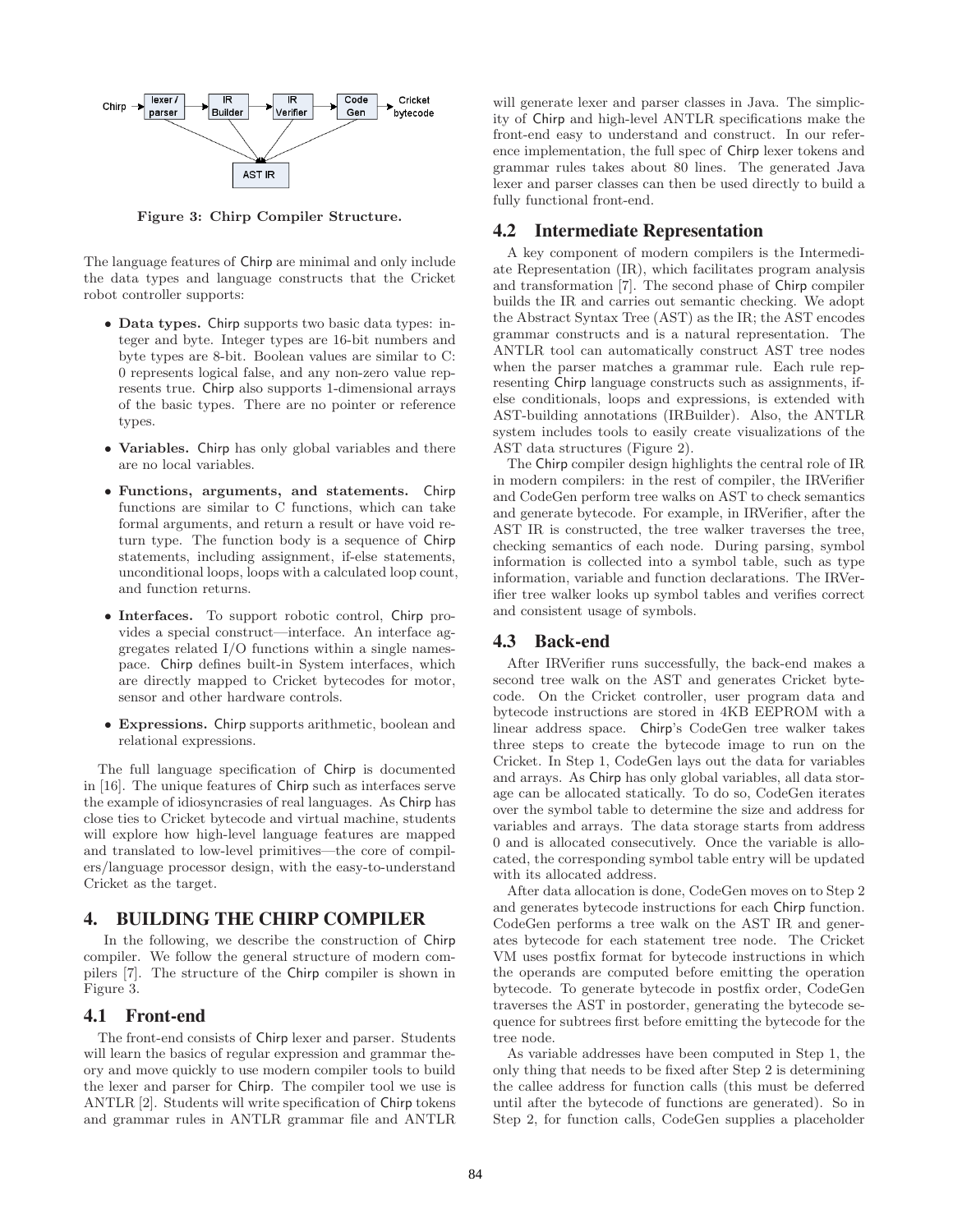| Week           | <b>Topics</b>          | Assignments            |
|----------------|------------------------|------------------------|
| 1              | Cricket<br>Intro<br>to | Manually translate     |
|                | bytecode, hardware     | simple Chirp code to   |
|                | Cricket, and Virtual   | bytecode and run on    |
|                | Cricket simulator      | Cricket                |
| 2, 3           | Lexer/parser           | Use ANTLR to build     |
|                |                        | lexer and parser, gen- |
|                |                        | erate AST IR           |
| $\overline{4}$ | IR verification        | Build IRVerifier tree  |
|                |                        | walker; manage sym-    |
|                |                        | bol tables             |
| 5              | Code generation        | Build CodeGen<br>tree  |
|                |                        | walker                 |
| 6              | and Robot<br>Testing,  | Students use<br>Chirp  |
|                | contest                | system to program      |
|                |                        | real robots            |

**Table 1: Teaching Schedule of Cricket/Chirp.**

address (2 bytes) for the target function, and records the bytecode and function name in a placeholder list. Then, in Step 3, CodeGen assigns the address for each function and revisits the placeholder list to patch in the final address for function calls. Finally, CodeGen writes the Cricket startup vector with the address of Chirp main function as the program entry point.

# **5. INTEGRATING CHIRP INTO UNDER-GRADUATE PROGRAMMING COURSE**

We are integrating teaching the Chirp system into our second year "Computing IV" course (a required core course). Historically, this course has served to introduce students to "programming in the large" (i.e., the design and implementation of a significant project), to reinforce OO concepts and practice, and to introduce advanced development tools. Past versions of the course have used language processing topics including lexing and parsing. In our pedagogical design, we will use Cricket and Chirp framework to teach not only the compiler front-end (lexing and parsing), but also intermediate representation and code generation—important topics often ignored in an introductory course. The Chirp compiler also provides a good implementation target to use OO techniques already taught in first half of the course.

# **5.1 Schedule**

We have designed an incremental 6-week schedule to teach the framework. The topics and assignments for each week are listed in Table 1.

For each assignment, students will be given partially implemented Java classes and extend them, implementing more Chirp features. For example, the lexer assignment will give token specs for integers, and students will implement hexadecimal numbers. In the parser assignment, students will be given sample rules for assignment, and implement a more complex loop statement. In the semantic verifier assignment, the given code will check variable references, and students will extend it to arrays. In the codegen assignment, skeleton code emits bytecode for arithmetic expressions, and students will add support for general expressions, function calls and statements. This skeleton code approach will help



**Figure 4: The Virtual Cricket Simulator.**

students navigate through the main topics of compilers without being overwhelmed or distracted.

Our teaching schedule will culminate in a robot competition where students write Chirp programs to control prebuilt Cricket robots, using their compilers to create bytecode and run the robot. This will demonstrate the power and usefulness of compiler techniques they have learned.

# **5.2 Supporting Tools and Techniques**

To make the materials easily accessible within the undergraduate programming course, we have developed teaching tools and software techniques to assist students' learning:

• **Virtual Cricket simulator with integrated Chirp compiler.** Previously, Martin *et al*. developed the Virtual Cricket, which allows students to run Cricket code in a web-based emulation of the Cricket hardware. The Virtual Cricket simulates execution of bytecode and shows the actions of motors and sensors with a GUI interface [13].

To assist students in learning Chirp, we extended this system with the Chirp reference compiler. The combined tool can be run on any Java-enabled web browser (Figure 4). In our design, the simulator is used in two ways: